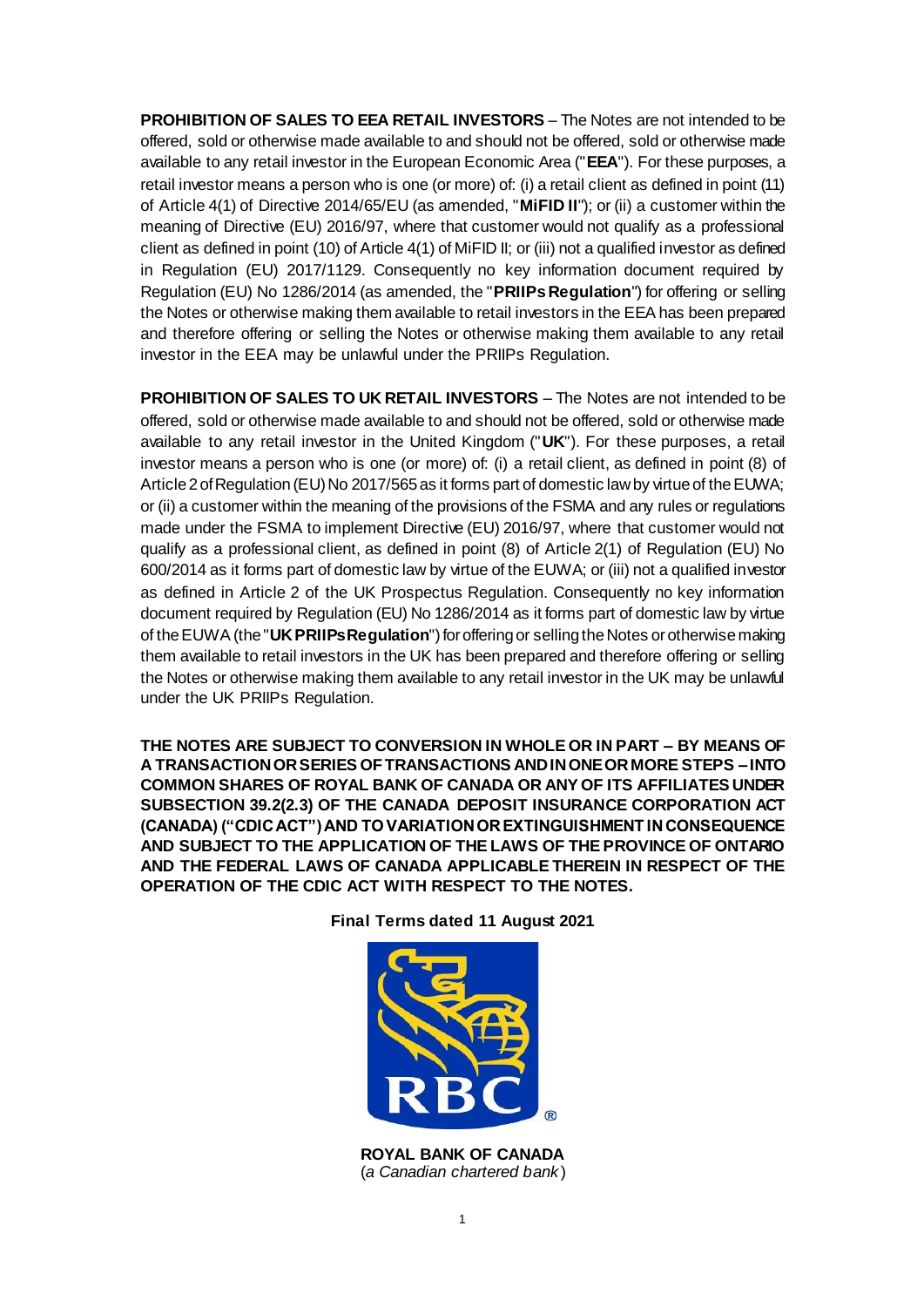# Legal entity identifier (LEI): ES7IP3U3RHIGC71XBU11

## Issue of EUR 60,000,000 Callable Fixed Coupon Notes due August 2036 under the Programme for the Issuance of Securities

Any person making or intending to make an offer of the Notes may only do so in circumstances in which no obligation arises for the Issuer or any Dealer to publish a prospectus pursuant to either of Article 3 of the Prospectus Regulation or section 85 of the FSMA or to supplement a prospectus pursuant to either of Article 23 of the Prospectus Regulation or Article 23 of the UK Prospectus Regulation, in each case, in relation to such offer, and subject as provided in the sections entitled "Prohibition of Sales to EEA Retail Investors" and "Prohibition of Sales to UK Retail Investors" above.

Neither the Issuer nor any Dealer has authorised, nor do they authorise, the making of any offer of Notes in any other circumstances.

#### **PART A– CONTRACTUAL TERMS**

Terms used herein shall be deemed to be defined as such for the purposes of the Conditions (the "Conditions") set forth in the Structured Securities Base Prospectus dated July 30, 2021 (the "**Base Prospectus**"). This document constitutes the Final Terms of the Notes described herein for the purposes of the Prospectus Regulation. These Final Terms must be read in conjunction with the Base Prospectus in order to obtain all the relevant information. The Base Prospectus has been published on the website of Euronext Dublin [\(www.euronext.com/en/markets/dublin](http://www.euronext.com/en/markets/dublin)) and the Issuer [\(www.rbc.com](http://www.rbc.com/)) and copies may be obtained from the offices of the Issuer, Royal Bank Plaza, 200 Bay Street, 8th Floor, South Tower, Toronto, Ontario, Canada and the offices of the Issuing and Paying Agent, One Canada Square, London E14 5AL, England.

For the purposes hereof:

"**UK Prospectus Regulation**" means Regulation (EU) 2017/1129 as it forms part of domestic law by virtue of the EUWA;

"**EUWA**" means the European Union (Withdrawal) Act 2018; and

**"FSMA"** means the Financial Services and Markets Act 2000.

| 1. | Issuer:                                                      | Royal Bank of Canada  |
|----|--------------------------------------------------------------|-----------------------|
|    | Branch of Account / Branch:                                  | London Branch         |
| 2. | (i) Series Number:                                           | 62470                 |
|    | (ii) Tranche Number:                                         | 1                     |
| 3. | <b>Specified Currency or Currencies:</b><br>(Condition 1.12) | Euro (" <b>EUR</b> ") |
| 4. | Aggregate Principal Amount:                                  | EUR 60,000,000        |
|    | Series:                                                      | EUR 60,000,000        |
|    |                                                              |                       |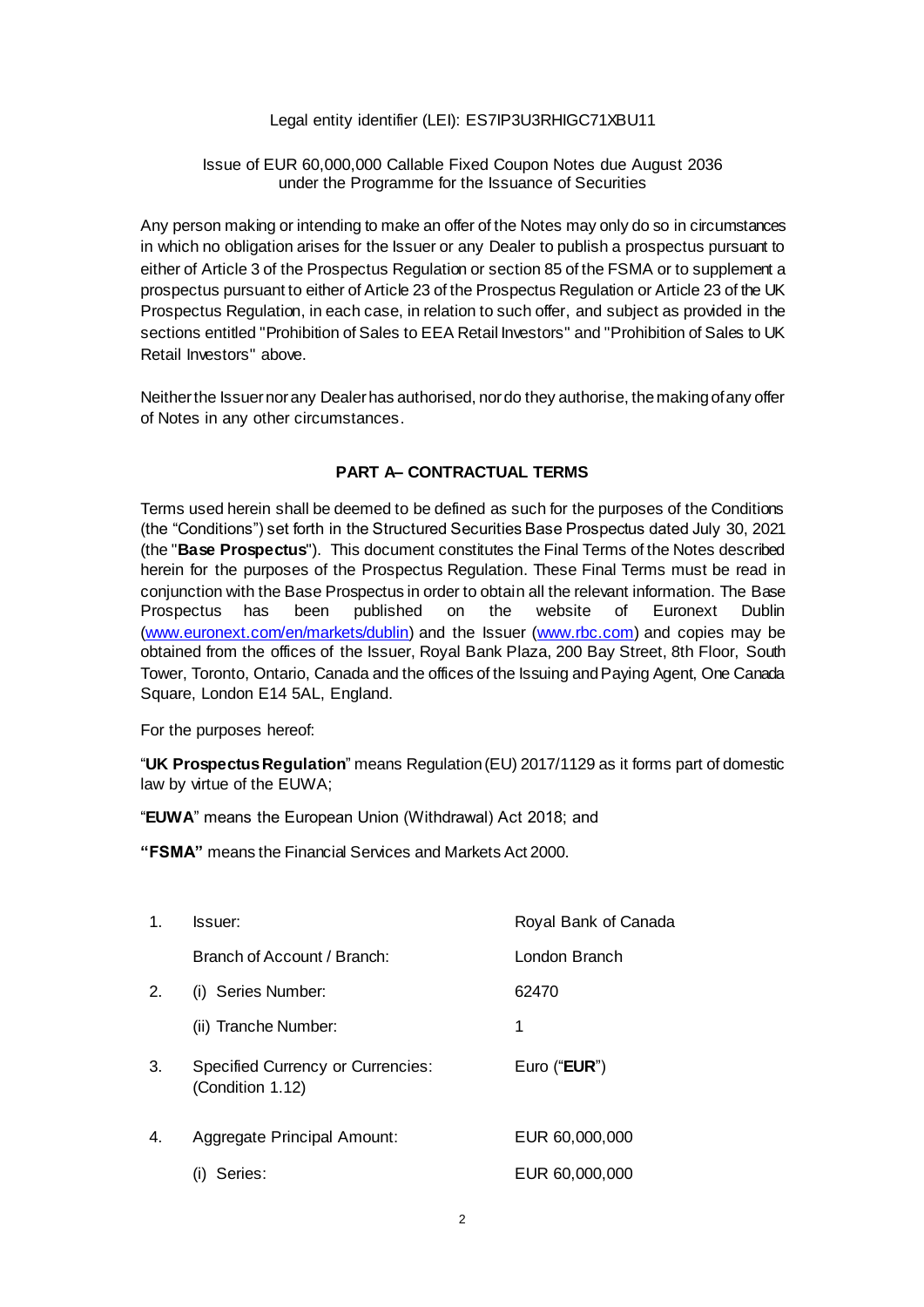|     | (ii) Tranche:       |                                                             | EUR 60,000,000                                                                                                                                                                |
|-----|---------------------|-------------------------------------------------------------|-------------------------------------------------------------------------------------------------------------------------------------------------------------------------------|
| 5.  | <b>Issue Price:</b> |                                                             | 100 per cent of the Aggregate<br><b>Principal Amount</b>                                                                                                                      |
| 6.  | (a)                 | <b>Specified Denominations:</b>                             | EUR 1,000,000                                                                                                                                                                 |
|     | (b)                 | <b>Calculation Amount:</b>                                  | EUR 1,000,000                                                                                                                                                                 |
|     | (c)                 | Minimum Trading Size:                                       | EUR 1,000,000                                                                                                                                                                 |
| 7.  | (i)                 | <b>Issue Date:</b>                                          | 11 August 2021                                                                                                                                                                |
|     | (ii)                | Interest Commencement Date                                  | <b>Issue Date</b>                                                                                                                                                             |
|     | (iii)               | Trade Date:                                                 | 28 July 2021                                                                                                                                                                  |
| 8.  |                     | <b>Maturity Date:</b>                                       | 11 August 2036, subject to the details<br>specified below under item 20                                                                                                       |
| 9.  |                     | Interest Basis:                                             | 0.89 per cent. Fixed Rate                                                                                                                                                     |
| 10. | (a)                 | <b>Redemption Basis:</b>                                    | Subject to<br>any<br>purchase<br>and<br>cancellation or early redemption, the<br>Notes will be redeemed on the<br>Maturity Date at 100 per cent. of their<br>principal amount |
|     | (b)                 | <b>Protection Amount:</b>                                   | Not Applicable                                                                                                                                                                |
| 11. |                     | Change of Interest Basis:                                   | Not Applicable                                                                                                                                                                |
| 12. | Redemption:         | Put Option/ Call Option/ Trigger Early                      | Call Option                                                                                                                                                                   |
| 13. | obtained:           | Date Board approval for issuance of Notes                   | Not Applicable                                                                                                                                                                |
| 14. |                     | <b>Bail-inable Securities:</b>                              | Yes                                                                                                                                                                           |
| 15. |                     | Method of distribution:                                     | Non-syndicated                                                                                                                                                                |
|     |                     | PROVISIONS RELATING TO INTEREST (IF ANY) PAYABLE            |                                                                                                                                                                               |
| 16. |                     | <b>Fixed Rate Note Provisions</b><br>(Condition 4.02/4.02a) | Applicable                                                                                                                                                                    |
|     | (i)                 | Rate(s) of Interest:                                        | 0.89 per cent. per annum payable in<br>arrear on each Interest Payment Date                                                                                                   |
|     | (ii)                | Interest Payment Date(s):                                   | The 11 <sup>th</sup> August in each year from (and<br>including) 11 <sup>th</sup> August 2022 and up to<br>(and including) the Maturity Date                                  |
|     | (iii)               | Adjusted Interest Periods:                                  | Not Applicable                                                                                                                                                                |
|     | (iv)                | <b>Business Day Convention:</b>                             | Following Business Day Convention                                                                                                                                             |

3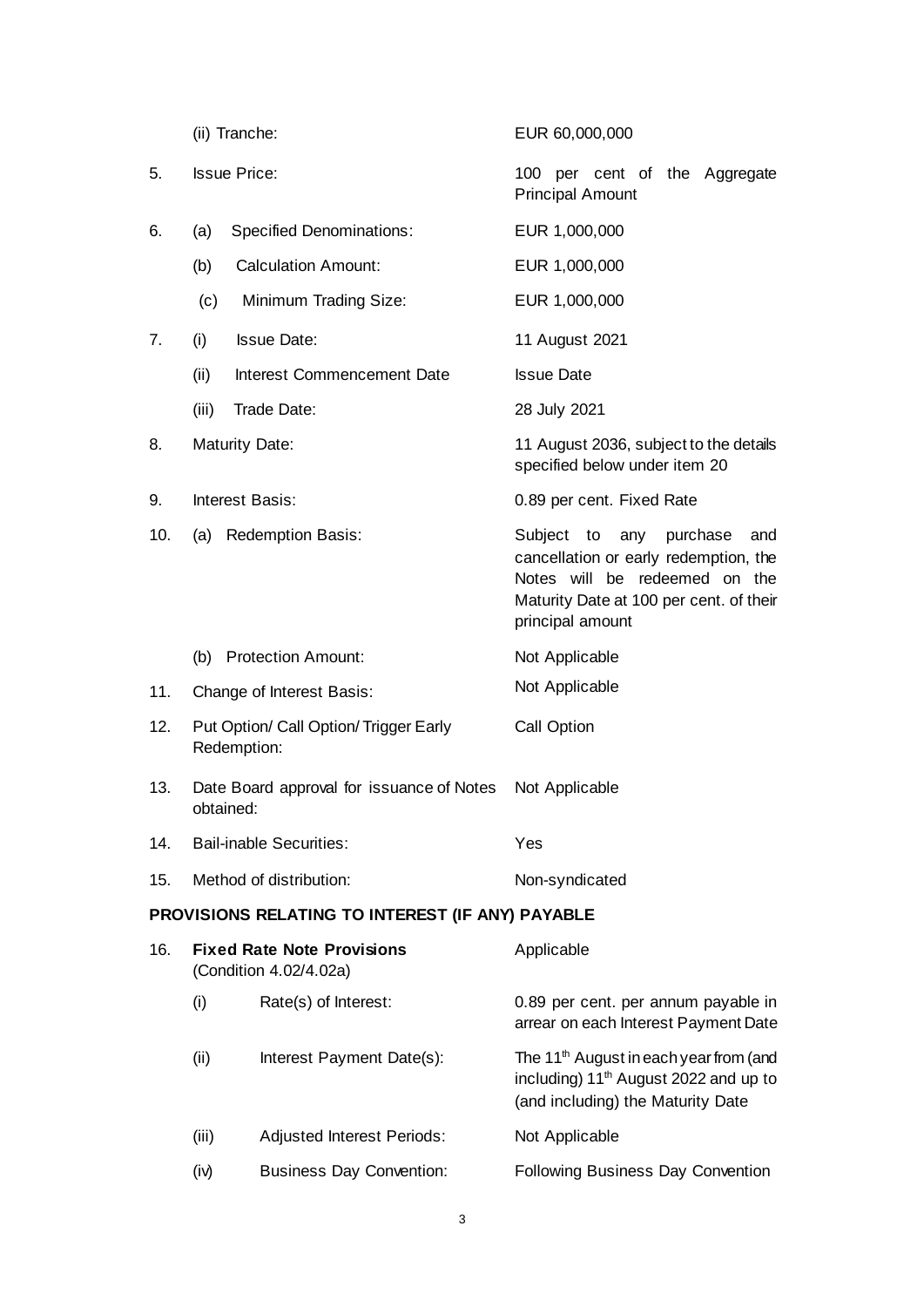|     | (v)                                                                 | Fixed Coupon Amount(s):                                                 | EUR 8,900.00 per Calculation Amount                                                                         |
|-----|---------------------------------------------------------------------|-------------------------------------------------------------------------|-------------------------------------------------------------------------------------------------------------|
|     | (v)                                                                 | Broken Amount(s):                                                       | Not Applicable                                                                                              |
|     | (iiv)                                                               | Day Count Fraction:                                                     | 30/360, Unadjusted                                                                                          |
|     | (viii)                                                              | <b>Determination Dates:</b>                                             | Not Applicable                                                                                              |
|     | (ix)                                                                | Default Rate:                                                           | As set out in Condition 4.06                                                                                |
| 17. | (Condition 4.03)                                                    | <b>Floating Rate Note Provisions</b>                                    | Not Applicable                                                                                              |
| 18. |                                                                     | <b>Zero Coupon Note Provisions</b>                                      | Not Applicable                                                                                              |
| 19. |                                                                     | <b>Reference Item Linked Interest Notes</b>                             | Not Applicable                                                                                              |
|     |                                                                     | PROVISIONS RELATING TO REDEMPTION                                       |                                                                                                             |
| 20. | <b>Call Option</b><br>(Condition 5.03)                              |                                                                         | Applicable                                                                                                  |
|     | (i)                                                                 | Optional Redemption Date(s):                                            | 11 August 2028, subject to adjustment<br>in accordance with the Following<br><b>Business Day Convention</b> |
|     | (ii)                                                                | <b>Optional Redemption Amount(s)</b><br>of each Note:                   | 1,000,000<br>Calculation<br><b>EUR</b><br>per<br>Amount                                                     |
|     | (iii)                                                               | Redeemable in part:                                                     | Not Applicable                                                                                              |
|     | (iv)                                                                | Notice period                                                           | Minimum period: 5 days                                                                                      |
|     |                                                                     |                                                                         | Maximum period: Not Applicable                                                                              |
| 21. | <b>Put Option</b><br>(Condition 5.06)                               |                                                                         | Not Applicable                                                                                              |
| 22. | Notice periods for Early Redemption for<br><b>Taxation Reasons:</b> |                                                                         |                                                                                                             |
|     | (i)                                                                 | Minimum period:                                                         | 30 days                                                                                                     |
|     | (ii)                                                                | Maximum period:                                                         | 60 days                                                                                                     |
| 23. |                                                                     | <b>TLAC Disqualification Events:</b>                                    | Not Applicable                                                                                              |
| 24. | <b>Illegality:</b>                                                  | <b>Notice periods for Redemption for</b>                                |                                                                                                             |
|     | (i)                                                                 | Minimum period:                                                         | 10 days                                                                                                     |
|     | (ii)                                                                | Maximum period:                                                         | 30 days                                                                                                     |
| 25. |                                                                     | <b>Trigger Early Redemption</b><br>(Condition 5.09 and Condition 31.02) | Not Applicable                                                                                              |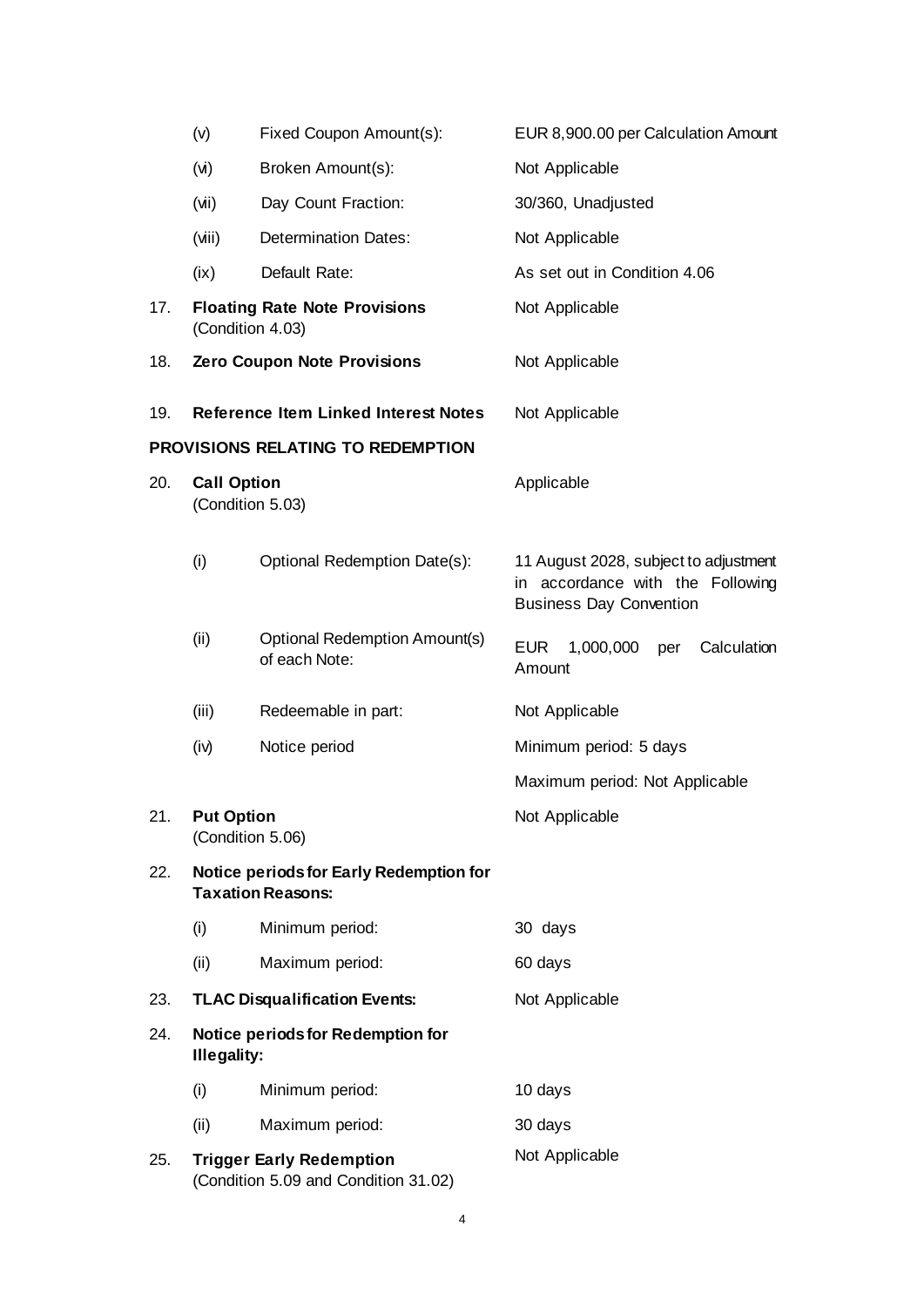26. **Final Redemption Amount** If not redeemed earlier, the Final Redemption Amount payable per Calculation Amount on the Maturity Date shall be EUR 1,000,000

# 27. **Early Redemption Amount**

28. **Settlement Method**

- (i) Early Redemption Amount(s) payable on redemption for taxation reasons, illegality or on event of default or other early redemption (including, in the case of Index Linked Notes, following an Index Adjustment Event in accordance with Condition 7, or in the case of Equity Linked Notes. following a Potential Adjustment Event and/or De-listing and/or Merger Event and/or Nationalisation and/or Insolvency and/or Tender Offer in accordance with Condition 8, or in the case of Equity Linked Notes, Index Linked Notes or Fund Linked Notes (involving ETFs), following an Additional Disruption Event (if applicable) (if required): As per Condition 5.10
	- (ii) Early Redemption Amount includes amount in respect of accrued interest: Yes: no additional amount in respect of accrued interest to be paid

# **PROVISIONS RELATING TO REFERENCE ITEM LINKED NOTES**

|     | Whether redemption of the Notes will be by<br>(a) Cash Settlement or (b) Physical Delivery<br>or (c) Cash Settlement or Physical Delivery: | <b>Cash Settlement</b> |
|-----|--------------------------------------------------------------------------------------------------------------------------------------------|------------------------|
| 29. | <b>Additional Payouts Condition Terms -</b><br>Redemption Amount and/or<br>Final<br><b>Physical Settlement Event</b>                       | Not Applicable         |
| 30. | <b>Multi-Reference Item Linked Notes</b>                                                                                                   | Not Applicable         |
| 31. | <b>Currency Linked Note Provisions</b>                                                                                                     | Not Applicable         |
| 32. | <b>Commodity Linked Note Provisions</b>                                                                                                    | Not Applicable         |
| 33. | <b>Index Linked Note Provisions (Equity</b><br>Indices only)                                                                               | Not Applicable         |
|     |                                                                                                                                            |                        |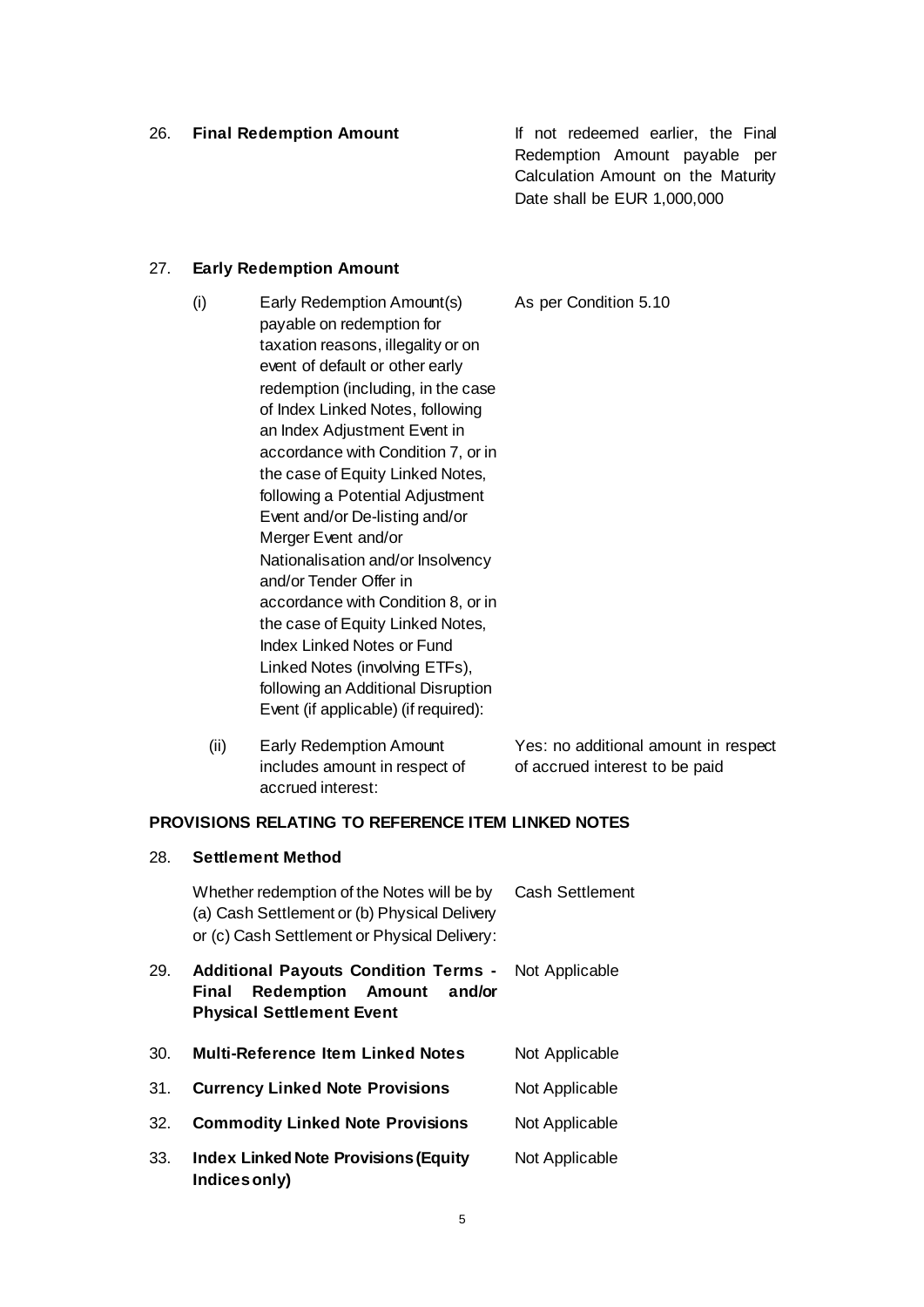| 34. | <b>Equity Linked Note Provisions</b>                                                                                                                      | Not Applicable                                                                                                                                                                            |
|-----|-----------------------------------------------------------------------------------------------------------------------------------------------------------|-------------------------------------------------------------------------------------------------------------------------------------------------------------------------------------------|
| 35. | <b>Fund Linked Note Provisions (ETF)</b>                                                                                                                  | Not Applicable                                                                                                                                                                            |
| 36. | <b>Bond</b><br>Linked<br><b>Redemption</b><br><b>Note</b><br><b>Provisions</b>                                                                            | Not Applicable                                                                                                                                                                            |
| 37. | <b>Actively Managed Basket Linked Note</b><br><b>Provisions</b>                                                                                           | Not Applicable                                                                                                                                                                            |
| 38. | <b>Physical Delivery</b>                                                                                                                                  | Not Applicable                                                                                                                                                                            |
|     | <b>GENERAL PROVISIONS APPLICABLE TO THE NOTES</b>                                                                                                         |                                                                                                                                                                                           |
| 39. | (i)<br>New Global Note:                                                                                                                                   | <b>No</b>                                                                                                                                                                                 |
|     | (ii)<br>Form of Notes:                                                                                                                                    | <b>Bearer Notes</b>                                                                                                                                                                       |
|     |                                                                                                                                                           | Temporary Global Note exchangeable<br>for a Permanent Global Note which is<br>exchangeable for Definitive Notes in<br>the limited circumstances specified in<br>the Permanent Global Note |
| 40. | Financial Centre(s) or other special<br>provisions relating to payment dates:                                                                             | London, New York and TARGET2                                                                                                                                                              |
| 41. | Relevant Renminbi Settlement Centre                                                                                                                       | Not Applicable                                                                                                                                                                            |
| 42. | Talons for future Coupons to be attached to<br>Definitive Notes:<br>(Condition 1.06)                                                                      | N <sub>o</sub>                                                                                                                                                                            |
| 43. | Name and address of Calculation Agent:                                                                                                                    | Royal Bank of Canada,<br>London<br><b>Branch</b>                                                                                                                                          |
| 44. | Name and address of RMB Rate Calculation<br>Agent:                                                                                                        | Not Applicable                                                                                                                                                                            |
| 45. | Issuer access to the register of creditors (Sw.<br>skuldboken) in respect of Swedish Notes:                                                               | No.                                                                                                                                                                                       |
| 46. | Exchange Date:                                                                                                                                            | On or after 40 calendar days following<br>the Issue Date                                                                                                                                  |
| 47. | The Aggregate Principal Amount of the<br>Notes issued has been translated into U.S.<br>dollars at the rate of $U.S.\$ \$1.00 = [],<br>producing a sum of: | Not Applicable                                                                                                                                                                            |
| 48. | Governing law of Notes (if other than the<br>laws of the Province of Ontario and the<br>federal laws of Canada applicable therein):                       | Not Applicable                                                                                                                                                                            |
| 49. | <b>Alternative Currency Payment:</b>                                                                                                                      | Not Applicable                                                                                                                                                                            |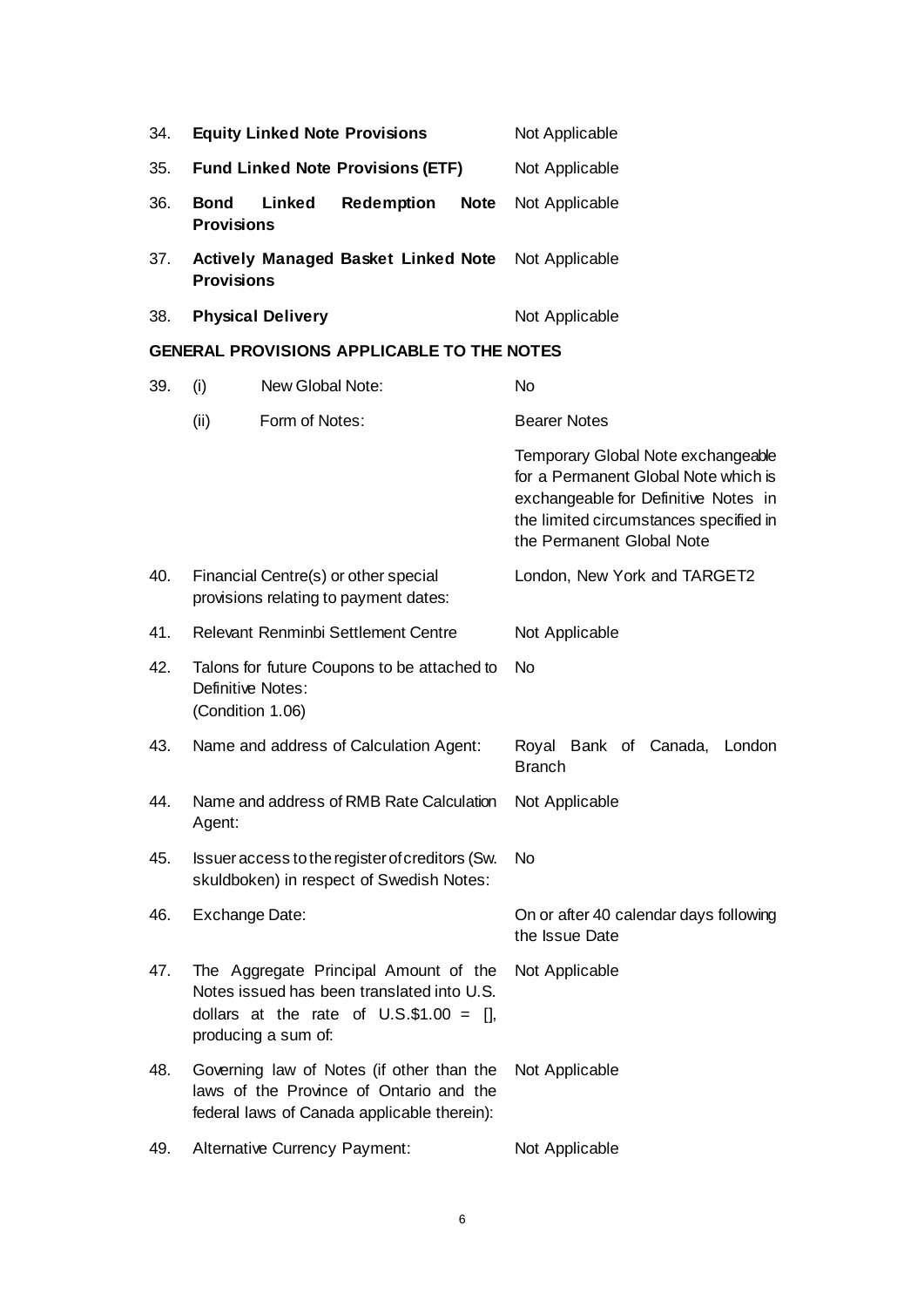# **RESPONSIBILITY**

The Issuer accepts responsibility for the information contained in these Final Terms.

# **THIRD PARTY INFORMATION**

Signed on behalf of the Issuer:

By:  $\mathcal{M} \cup \mathcal{M} \cup \mathcal{M} \cup \dots$ Duly authorised  $\overline{\mathcal{A}}$ By: ................................................. Duly authorised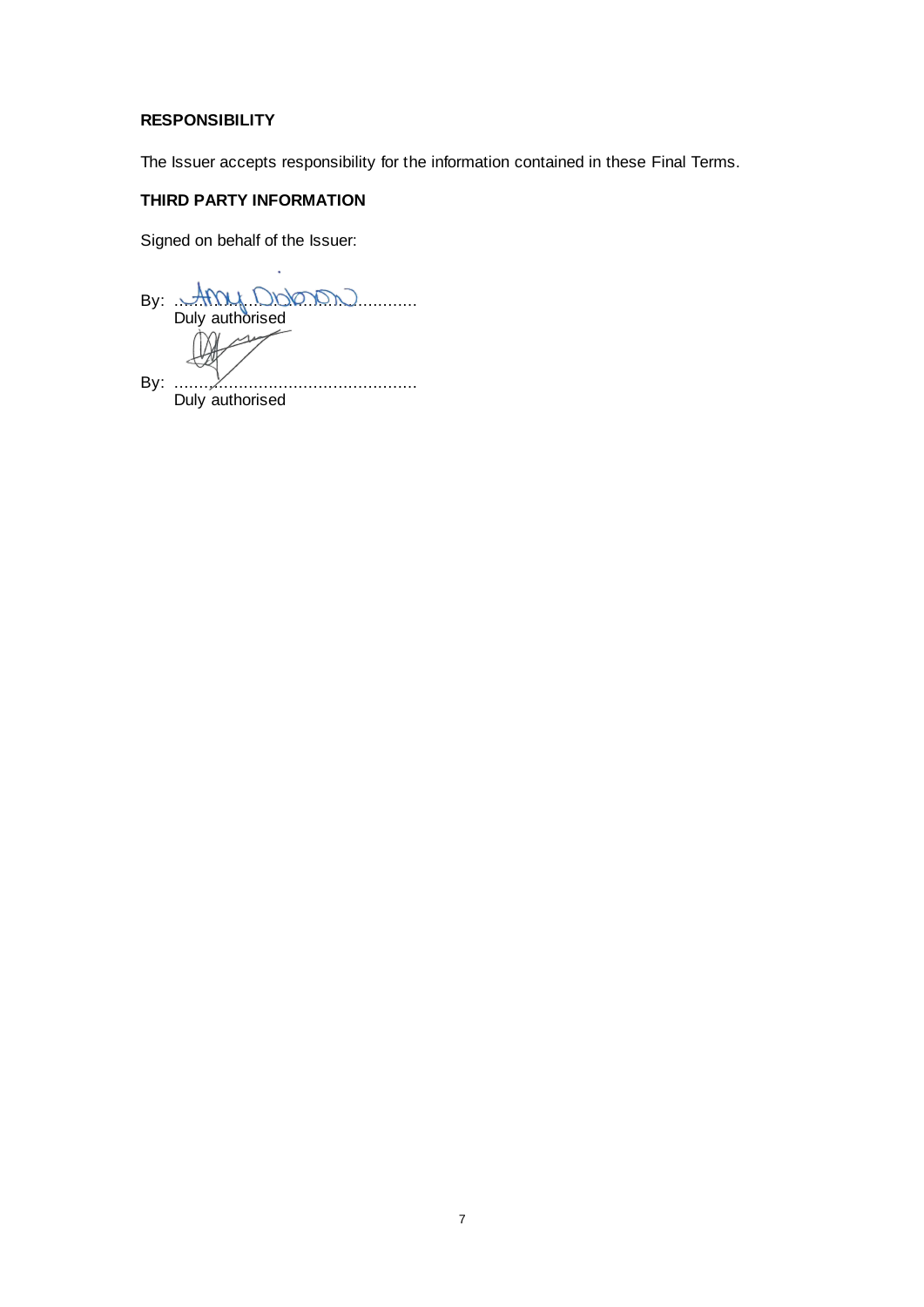# **PART B – OTHER INFORMATION**

# **1. LISTING AND ADMISSION TO TRADING**

- (i) Listing/Admission to trading: Application has been made by the Issuer (or on its behalf) for the Notes to be admitted to trading on the regulated market of Euronext Dublin and listing on the Official List of Euronext Dublin with effect from or around the Issue Date. EUR 1,000
	- (ii) Estimate of total expenses related to admission to trading:

## **2. Ratings**

Ratings: Not Applicable

# **3. INTERESTS OF NATURAL AND LEGAL PERSONS INVOLVED IN THE ISSUE**

Save as discussed in "Subscription and Sale", so far as the Issuer is aware, no person involved in the offer of the Notes has an interest material to the offer.

| 4. |              | <b>REASONS FOR THE OFFER</b>   |                                                                                                                                                                                        |
|----|--------------|--------------------------------|----------------------------------------------------------------------------------------------------------------------------------------------------------------------------------------|
|    |              | Estimated net proceeds:        | EUR 60,000,000                                                                                                                                                                         |
| 5. | <b>YIELD</b> |                                |                                                                                                                                                                                        |
|    |              | Indication of yield:           | 0.89 per cent per annum                                                                                                                                                                |
| 6. |              | <b>OPERATIONAL INFORMATION</b> |                                                                                                                                                                                        |
|    | (a)          | ISIN:                          | XS1991340867                                                                                                                                                                           |
|    | (b)          | Common Code:                   | 199134086                                                                                                                                                                              |
|    | (c)          | CFI:                           | See the website of the Association of<br>National Numbering Agencies (ANNA)<br>alternatively sourced from the<br>or<br>responsible National Numbering Agency<br>that assigned the ISIN |
|    | (d)          | FISN:                          | See the website of the Association of<br>National Numbering Agencies (ANNA)<br>alternatively sourced from the<br>or<br>responsible National Numbering Agency<br>that assigned the ISIN |
|    | (e)          | Other Identification Number:   | Not Applicable                                                                                                                                                                         |
|    |              |                                |                                                                                                                                                                                        |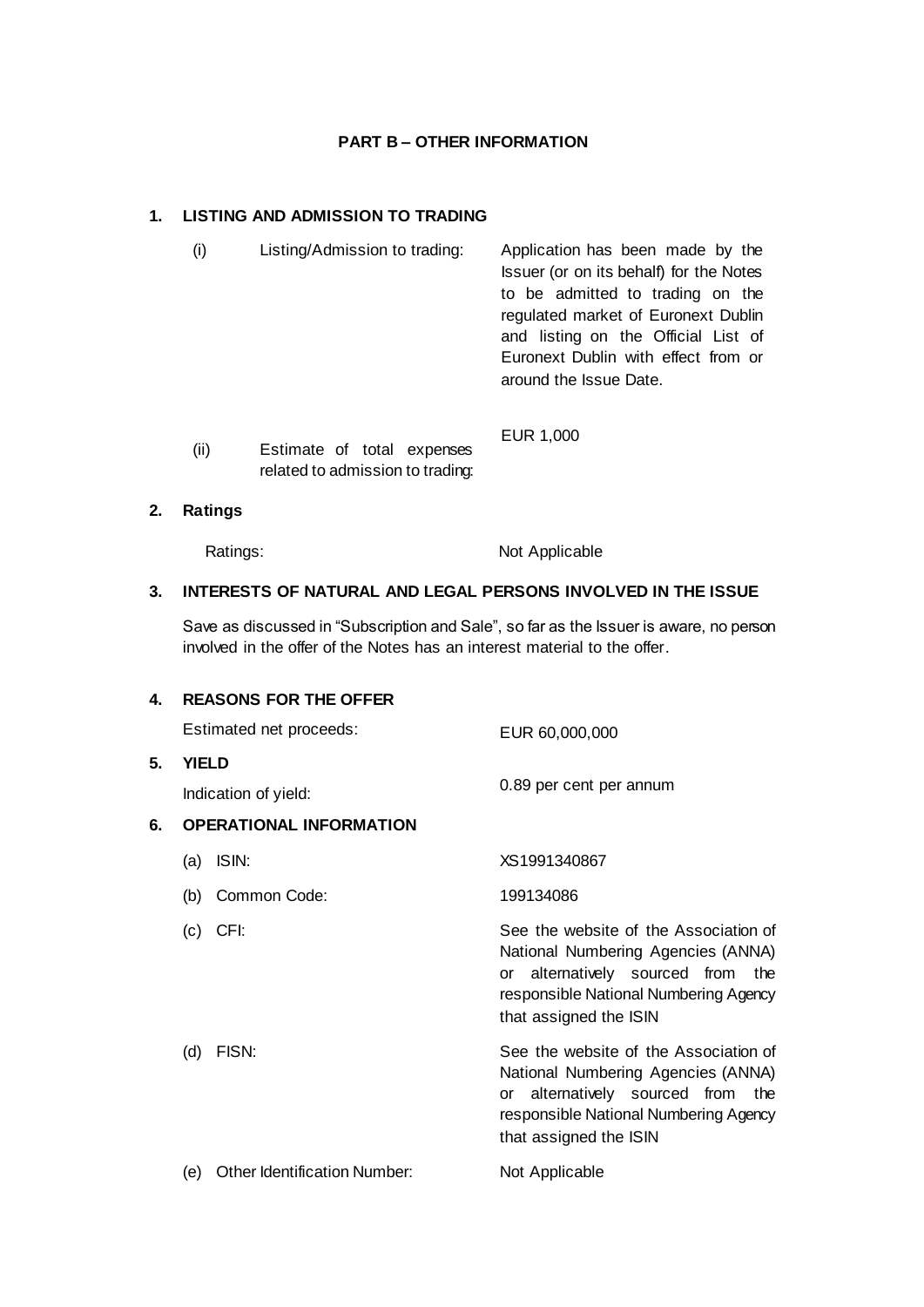| (f) | Any clearing system(s) other than<br>Euroclear and Clearstream,<br>Luxembourg, their addresses and the<br>relevant identification number(s): | Not Applicable                                                                                                                                                                                                                                                                                                                                                                                                                                                                                                                                                                                                                                                               |
|-----|----------------------------------------------------------------------------------------------------------------------------------------------|------------------------------------------------------------------------------------------------------------------------------------------------------------------------------------------------------------------------------------------------------------------------------------------------------------------------------------------------------------------------------------------------------------------------------------------------------------------------------------------------------------------------------------------------------------------------------------------------------------------------------------------------------------------------------|
| (g) | Delivery:                                                                                                                                    | Delivery against payment                                                                                                                                                                                                                                                                                                                                                                                                                                                                                                                                                                                                                                                     |
| (h) | Name(s) and address(es) of Initial<br>Paying Agents, Registrar and Transfer<br>Agents:                                                       | The Bank of New York Mellon, London<br><b>Branch</b>                                                                                                                                                                                                                                                                                                                                                                                                                                                                                                                                                                                                                         |
|     |                                                                                                                                              | One Canada Square<br>London E14 5AL                                                                                                                                                                                                                                                                                                                                                                                                                                                                                                                                                                                                                                          |
| (i) | Names and addresses of additional<br>Paying<br>Agent(s),<br>Registrar<br>and<br>Transfer Agents (if any):                                    | Not Applicable                                                                                                                                                                                                                                                                                                                                                                                                                                                                                                                                                                                                                                                               |
| (j) | Intended to be held in a manner which                                                                                                        | <b>No</b>                                                                                                                                                                                                                                                                                                                                                                                                                                                                                                                                                                                                                                                                    |
|     | would allow Eurosystem eligibility:                                                                                                          | Whilst the designation is specified as<br>"no" at the date of these Final Terms,<br>should the Eurosystem eligibility criteria<br>be amended in the future such that the<br>Notes are capable of meeting them the<br>Notes may then be deposited with one of<br>the ICSDs as common safe-keeper.<br>Note that this does not necessarily mean<br>that the Notes will then be recognised as<br>for<br>eligible<br>collateral<br>Eurosystem<br>monetary policy and intra day credit<br>operations by the Eurosystem at any<br>time during their life. Such recognition<br>depend upon the ECB being<br>will<br>satisfied that Eurosystem eligibility<br>criteria have been met. |
|     | DISTRIRI ITION                                                                                                                               |                                                                                                                                                                                                                                                                                                                                                                                                                                                                                                                                                                                                                                                                              |

# **7. DISTRIBUTION**

| (a) | If syndicated, names of Managers:  | Not Applicable                                                  |
|-----|------------------------------------|-----------------------------------------------------------------|
| (b) | If non-syndicated, name of Dealer: | <b>RBC Europe Limited</b><br>100 Bishopsgate<br>London EC2N 4AA |
| (c) | U.S. Selling Restrictions:         | Super Reg S;                                                    |
|     |                                    | TEFRA D rules apply                                             |
| (d) | Canadian Sales:                    | <b>Canadian Sales Not Permitted</b>                             |
| (e) | Non-exempt Offer:                  | Not Applicable                                                  |
| (f) | Swiss Non-Exempt Offer:            | Not Applicable                                                  |